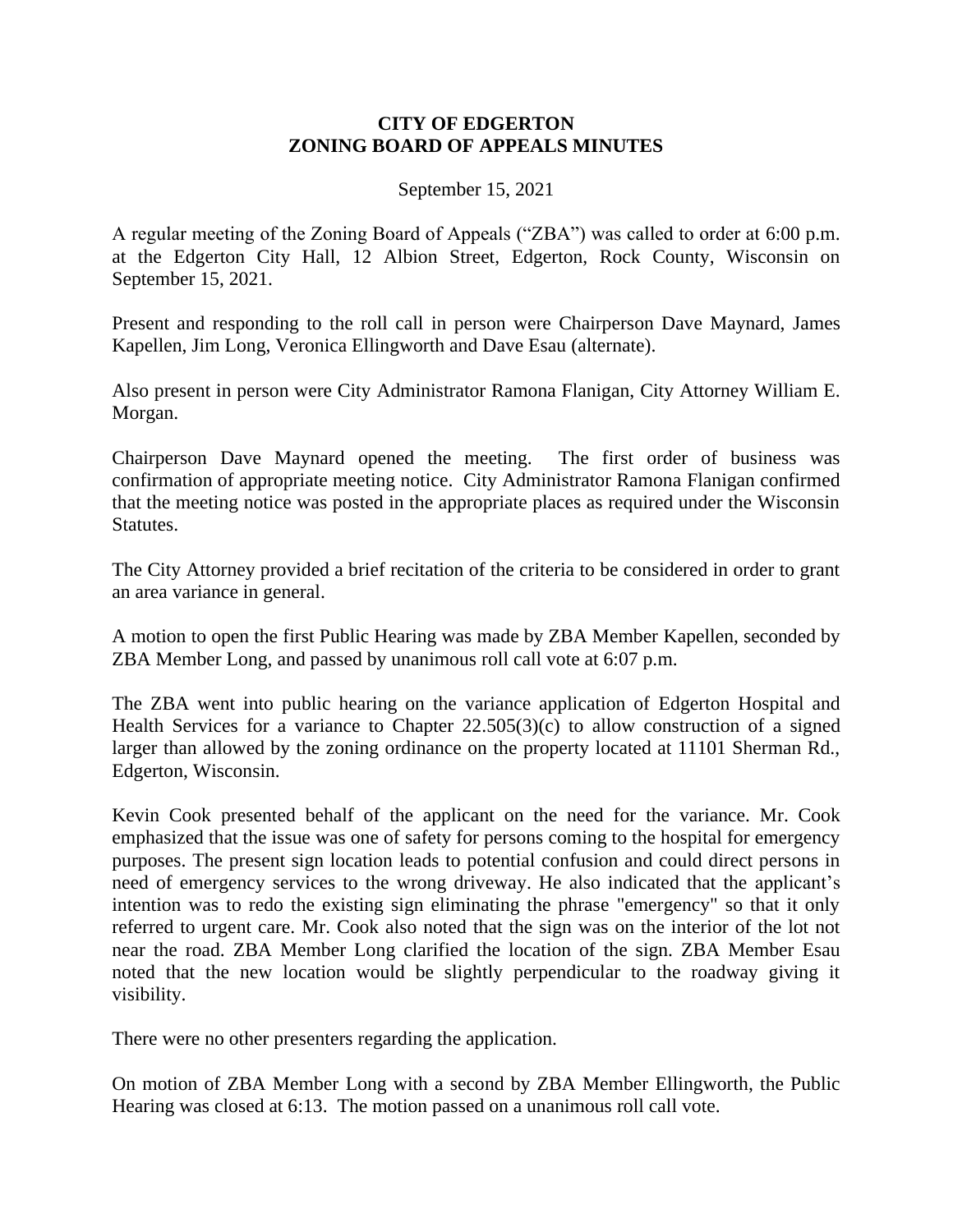Administrator Flanigan presented the staff report which recommendation that the variance be approved noting that it was a directional sign for the emergency entrance of the hospital hoping to clarify the configuration of the intersection which has different options. Staff also noted that the sign was not visible from adjacent properties and therefore would not have any adverse impact on those properties or the overall planning goals.

After brief additional discussion, ZBA Member Kapellan moved for approval of the variance request. ZBA Member Long seconded the motion. Upon a roll call vote, the motion was granted unanimously.

The next order of business was the calling of the second public hearing. A motion to open the Public Hearing was made by ZBA Member Kapellen, seconded by ZBA Member Long, and passed by unanimous roll call vote at 6:17 p.m.

The ZBA went into public hearing on the variance application of Jordan Davis for a variance to Chapter 22.503(1)(l) to allow construction of a new projecting sign which would be contrary to the zoning ordinance on the property located at 225 W. Fulton St., Edgerton, Wisconsin.

The applicant Jordan Davis presented on the need for the new sign. She noted that though there were two signs on the building presently, people often became confused and attempted to enter the building at the employee's entrance. ZBA Member Long asked what the intended size of the new projecting sign would be. The applicant indicated she was uncertain but that she estimated it would be 3' x 2' in size but that it would comply with other aspects of the city's ordinances. Chairperson Maynard sought confirmation that her intent was to place the new sign on the front of the building. The applicant indicated that her preference was on the front and to the left of the door. ZBA Member Kapellan asked the Zoning Administrator if the proposed size was consistent with the application of the sign ordinance in the downtown area. Zoning administrator Flanigan confirmed that the size as indicated by the applicant would be. ZBA Member Esau asked as to the length of the projection of the sign. The Zoning Administrator indicated that the applicant had not requested any additional variances and that therefore it would need to otherwise conform to zoning code. ZBA Member Long noted that the sign design had been approved by the historic district.

There were no other presenters regarding the application.

On motion of ZBA Member Ellingworth with a second by ZBA Member Kapellan, the Public Hearing was closed at 6:22. The motion passed on a unanimous roll call vote.

Administrator Flanigan presented the staff report which recommendation that the variance be approved noting that though projecting signs are not allowed in the HMU District, they are allowed in the downtown district because most buildings are built up to the sidewalk precluding installation of a ground mounted sign. The subject property is built up to the edge of the sidewalk which is not typical for buildings in the HMU district. This lack of setback is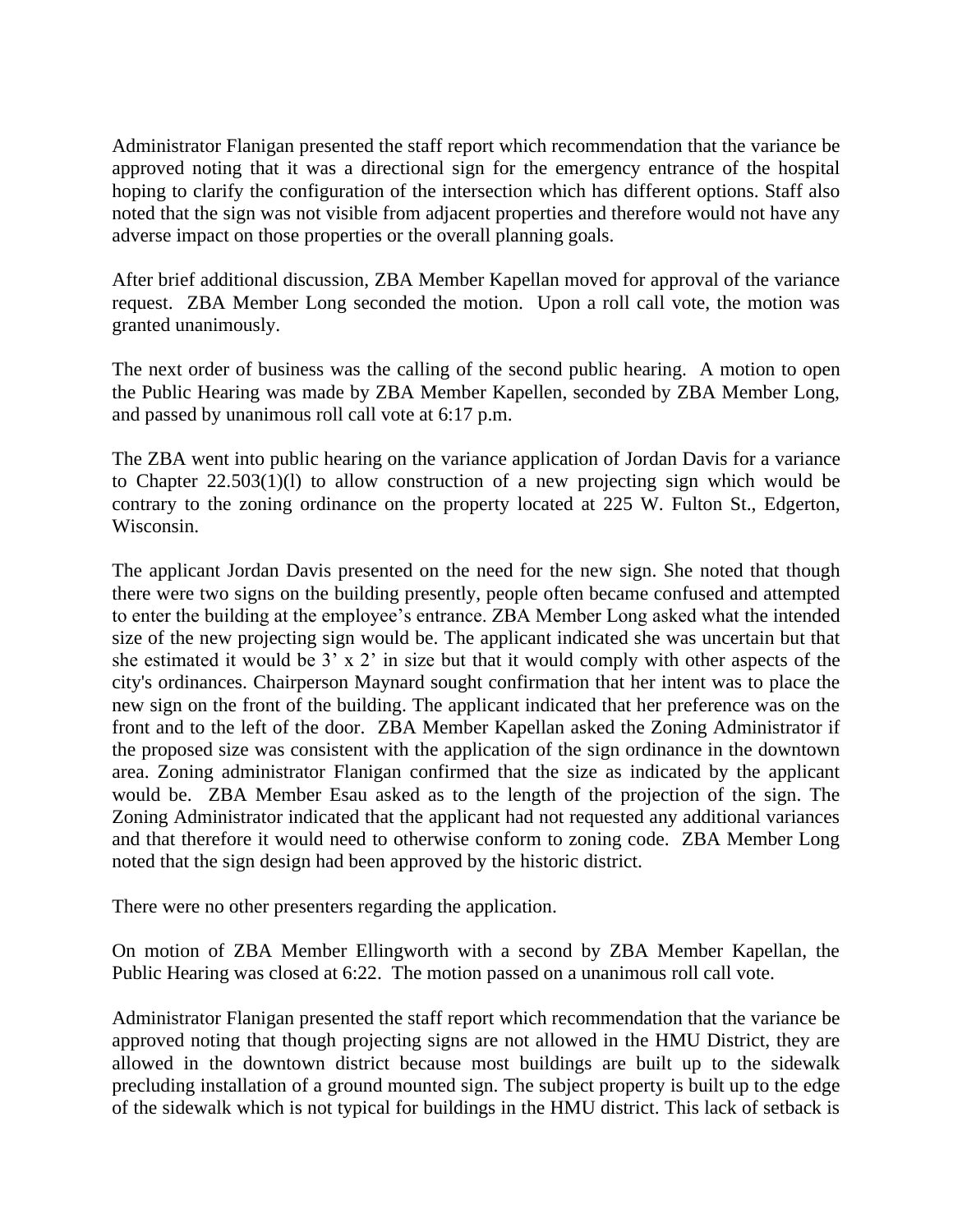unusual to the property limiting its options. Staff report also noted that the proposed sign would not have any negative impact on the adjacent properties. Finally, the staff report noted that the applicant had not created this hardship. Staff report recommended as a condition of approval that at least one of the existing wall signs the removed and that the sign otherwise comply with the ordinance provisions including area, height, and distance from the building and curb.

After brief additional discussion, ZBA Member Long moved for approval of the variance requested with the conditions as requested in the staff report. ZBA Member Ellingsworth seconded the motion. The applicant indicated that it was her intention to remove both signs on the sides of the building as they were no longer necessary. Upon a roll call vote, the motion was granted unanimously.

The next order of business was the calling of the third public hearing. A motion to open the Public Hearing was made by ZBA Member Kapellen, seconded by ZBA Member Long, and the motion passed by unanimous roll call vote at 6:27 p.m.

The ZBA went into public hearing on the variance application of Lisa Weinstein for a variance to Chapter 22.711(3)(b) to allow to reduce the pavement setback on the property located at 512 Blaine St., Edgerton, Wisconsin.

The applicant did not appear however the adjoining property owner Rick Peters, 514 Blaine St., appeared and spoke in opposition to the granting of the variance. Mr. Peters indicated that there were presently two graveled areas which were utilized for parking. He also noted that the applicant does not presently live at the address, rather it has been used as a rental property and that is the applicant's intention going forward. He further indicated that the applicant had related to him that she wished to install concrete right up to his driveway but doing so would result in the placement of concrete on his property. He noted that he had installed concrete in the area of his drive approximately 13 years ago.

Upon questioning by the Board, the Zoning Administrator confirmed that the existing graveled areas could be covered in concrete but that the expansion as requested by the applicant required a variance because the applicant intended to expand the concrete area up to the property line along the northern edge of the property. ZBA Member Esau provided photos of the property which he had taken that day. He further expressed concerns regarding run-off issues if the application were granted.

There were no other presenters regarding the application.

On motion of ZBA Member Long with a second by ZBA Member Esau, the Public Hearing was closed at 6:39. The motion passed on a unanimous roll call vote.

Administrator Flanigan presented the staff report which recommendation that the variance be denied. Staff noted that though the request would provide additional offstreet parking which is required by the code, the existing driveways could be expanded without a variance or with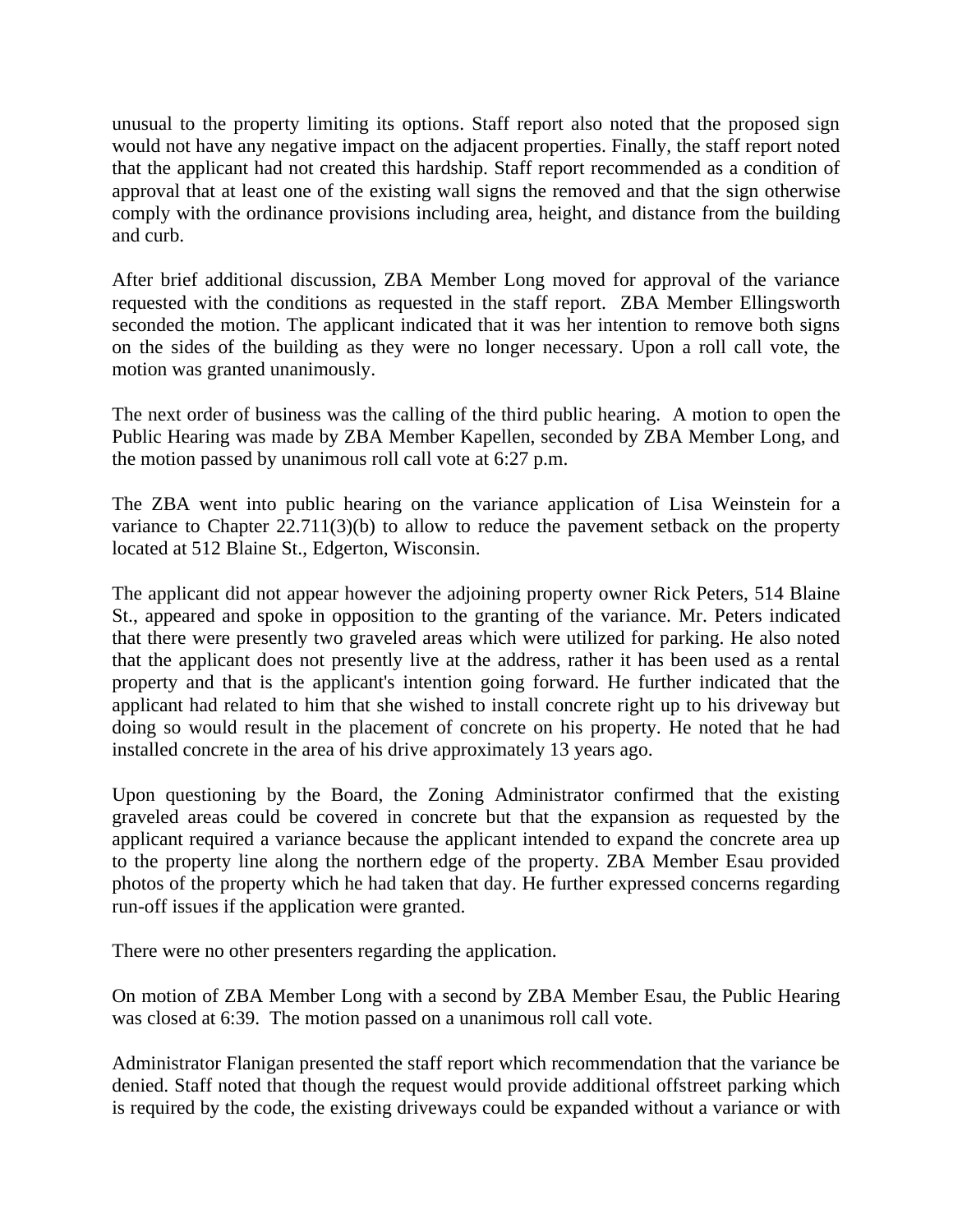a lesser variance. Staff further expressed concern that a driveway to the lot line would leave no room to convey storm water from the driveway and would likely cause water to drain onto the neighbor's property. Further, if a fence were to be installed by the neighbor as had been previously in place, the requested additional driveway would not be useful because a passenger would not be able to exit the vehicle due to the fence. Further having two driveways in such a tight area is detrimental to the overall character of the neighborhood and presented stormwater challenges.

ZBA Member Ellingworth asked whether or not there could be anything done to ensure proper water drainage. Staff noted that there were options but they would need to be engineered. ZBA Member Esau also expressed additional concern that if there was concrete up to the existing concrete there would be water diversion issues and that contrary to the applicant's assertion that there would be no negative impact upon the adjoining properties that it was his belief that there would be.

ZBA Member Kapellan moved to deny the application based on the proposed findings of fact. ZBA Member Long seconded the motion. After further discussion regarding possible alternatives, upon a roll call vote, the motion to deny the variance request was approved unanimously.

The next order of business was the calling of the fourth public hearing. A motion to open the Public Hearing was made by ZBA Member Long, seconded by ZBA Member Esau, and the motion passed by unanimous roll call vote at 6:50 p.m.

The ZBA went into public hearing on the variance application of Neal Brown for two variances, one to Chapter 22.712(3)(b) 5, to reduce the side yard setback from 8 feet to 3 feet, and a second variance to Chapter 22.711(3)(b)8 to reduce the pavement setback on the property located at 20 Albion St., Edgerton, Wisconsin.

The applicant Neal Brown appeared and spoke as to the need for the two variances. Applicant indicated that he and his wife had recently moved to the area and were in the process of expanding the house to accommodate their family. He noted that the existing lot was very narrow, more narrow than neighboring properties. He stated that they needed the variances to allow an addition to the existing structure and the extension of the existing driveway to access the garage to be constructed at the rear of the house. The existing lean-to shed would be removed. ZBA Member Long asked how close existing structure was to the north property line. Zoning Administrator Flanigan explained that the existing structure was approximately 3 feet off of the north property line and that the proposed expansion of the existing structure did not increase the area of encroachment but continued the same encroachment along the north property line. ZBA Member Ellingworth inquired about the second story. The applicant confirmed that it would expand within the property along the existing line of the structure allowing the owners to make better use of the property which expanded in the back area of the property. ZBA Member Long inquired as to the replacement of the driveway and expressed concerns that replacing it would necessitate an